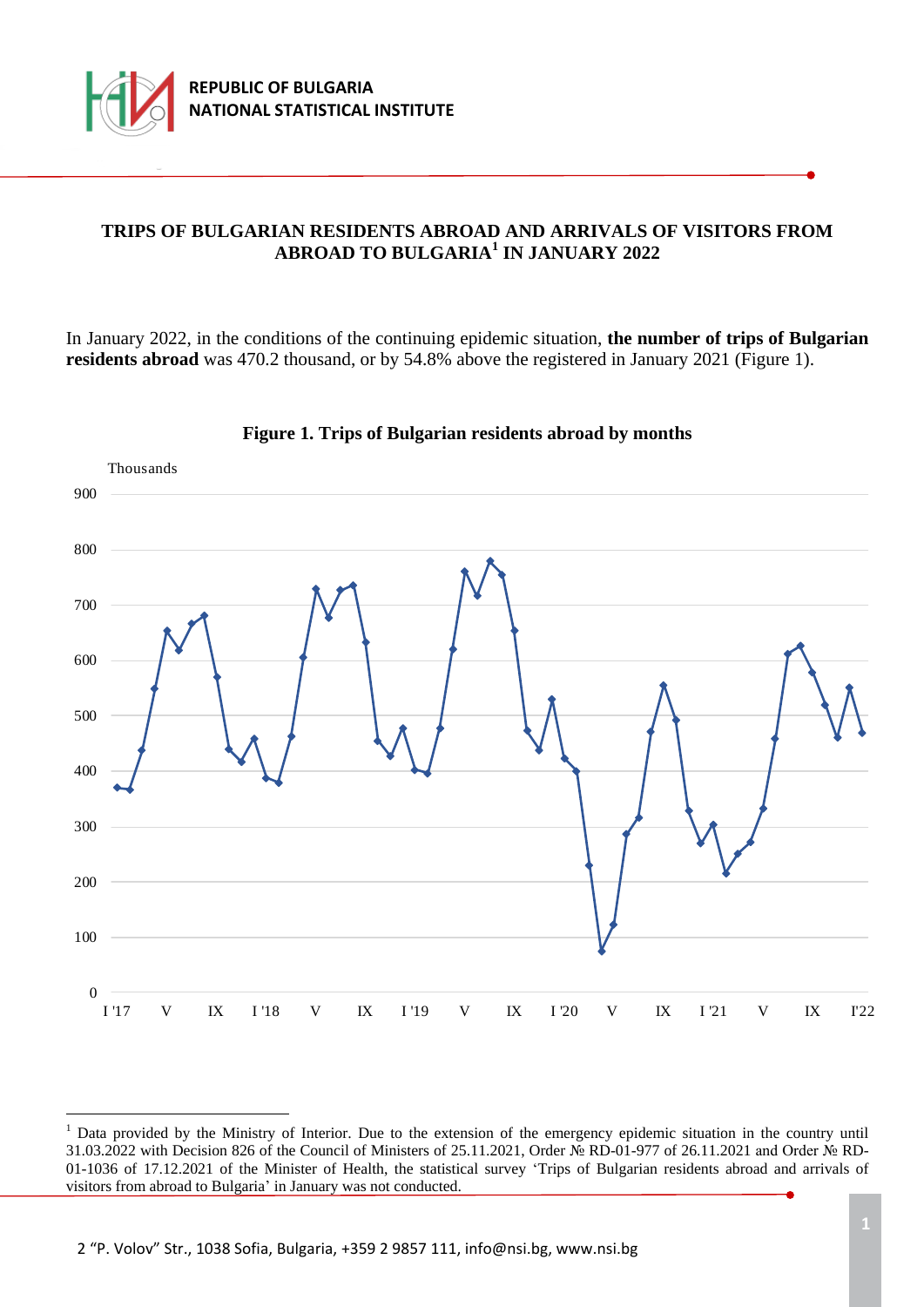

In January 2022, **the number of arrivals of visitors from abroad to Bulgaria** was 445.0 thousand (Figure 2), or by 84.1% above in comparison with January 2021 (Annex, Table 1), as the transit was 49.0% (218.3 thousand) of all visits of foreigners in the country.



### **Figure 2. Arrivals of visitors from abroad to Bulgaria by months**

The share of visits by ЕU citizens was 38.2% of the total number of foreigners' visits to Bulgaria in January 2022, or 170.1 thousand, as the highest number of visits was from Romania - 46.7%, Greece - 15.8% and Germany - 9.3%.

The visits of foreigners in the group 'Other European countries'<sup>1</sup> were 232.1 thousand, or 52.2% of all visits to Bulgaria. The highest number of visits registered was from Turkey - 115.4 thousand, or 49.7% of the visits in this group was registered.

÷.

<sup>&</sup>lt;sup>1</sup> Group 'Other European countries' includes countries in Europe outside the EU.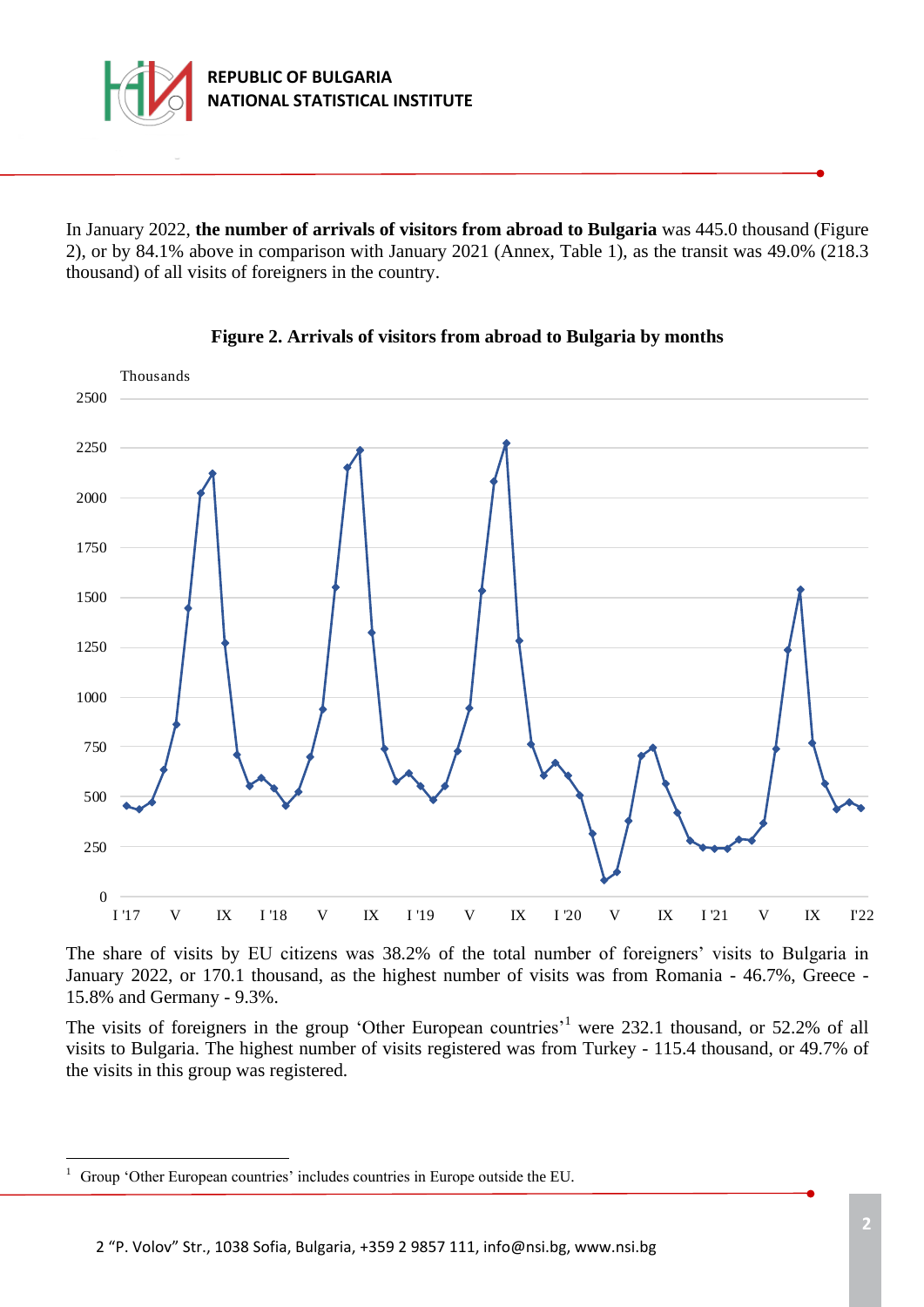

In January 2022, the relative share of visits by purpose was as follows: with other purposes - 56.0%, with holiday and recreation purpose - 31.0%, and with professional purpose - 13.0% (Figure 3).

#### **Figure 3. Structure of visits of foreign citizens to Bulgaria by purpose in January 2022**

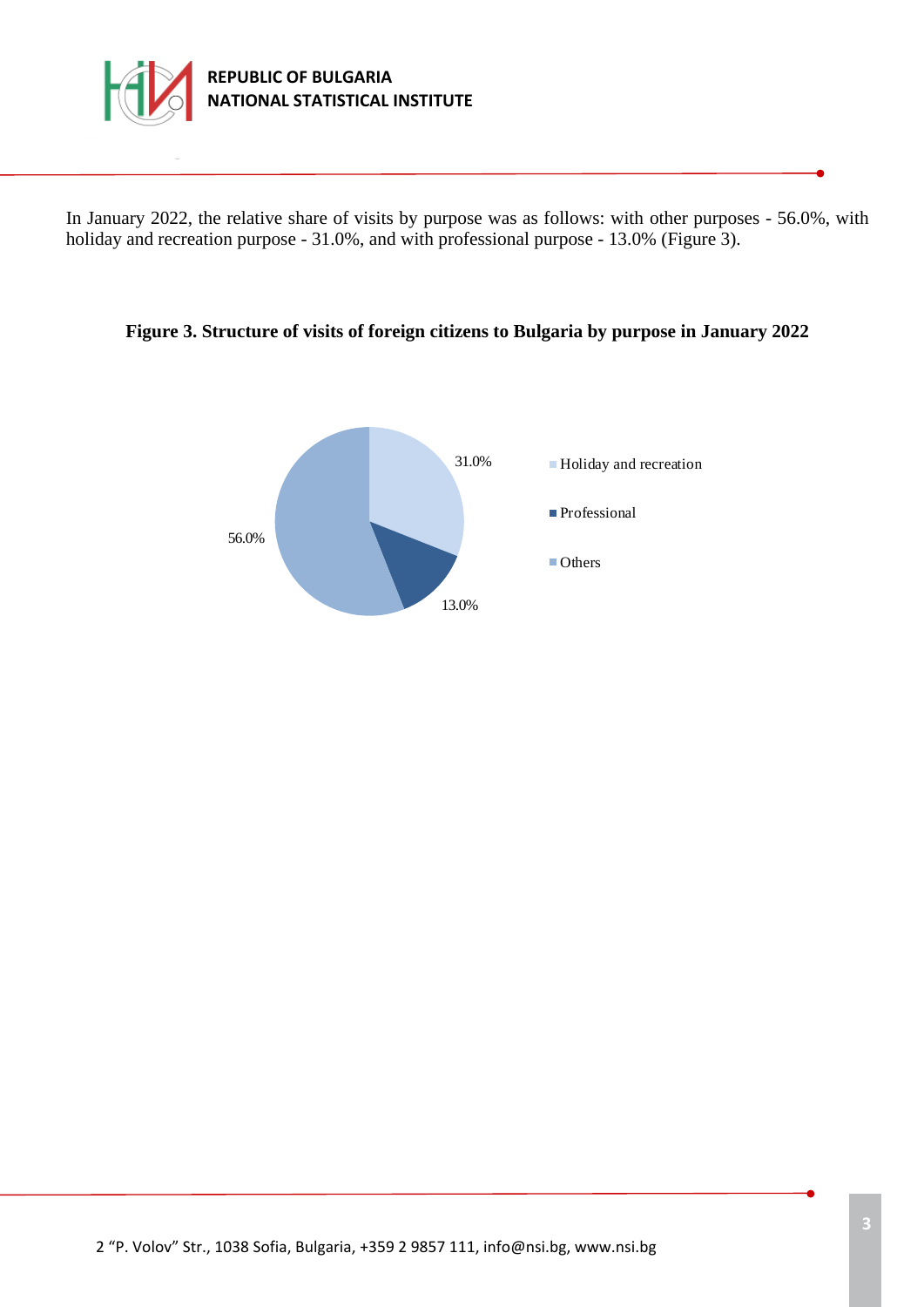

#### **Methodological notes**

The definitions recommended by the World Tourist Organization and the Methodological manual for tourism by Eurostat are applied by the National Statistical Institute (NSI).

In accordance with these definitions, **an international tourist** is any person who travels to a country other than his/her permanent residence for less than a year and whose main purpose is not doing any activity for payment in place visited.

**The purposes of visiting** a country are the following:

- Excursion, holiday or entertainment (visits to cultural or historical landmarks, sport events and other);
- Visiting friends and relatives;

• Professional purposes (business trips, participation in conferences, congresses, concluding deals, and etc.);

• Other (education, medical treatment, and etc.) purposes.

In January 2022, due to the impossibility to conduct the statistical survey at the border checkpoints, all statistical data on the trips of Bulgarians abroad and the visits of foreigners in Bulgaria - total and for the purpose of the trip - were provided to the NSI by the Ministry of Interior.